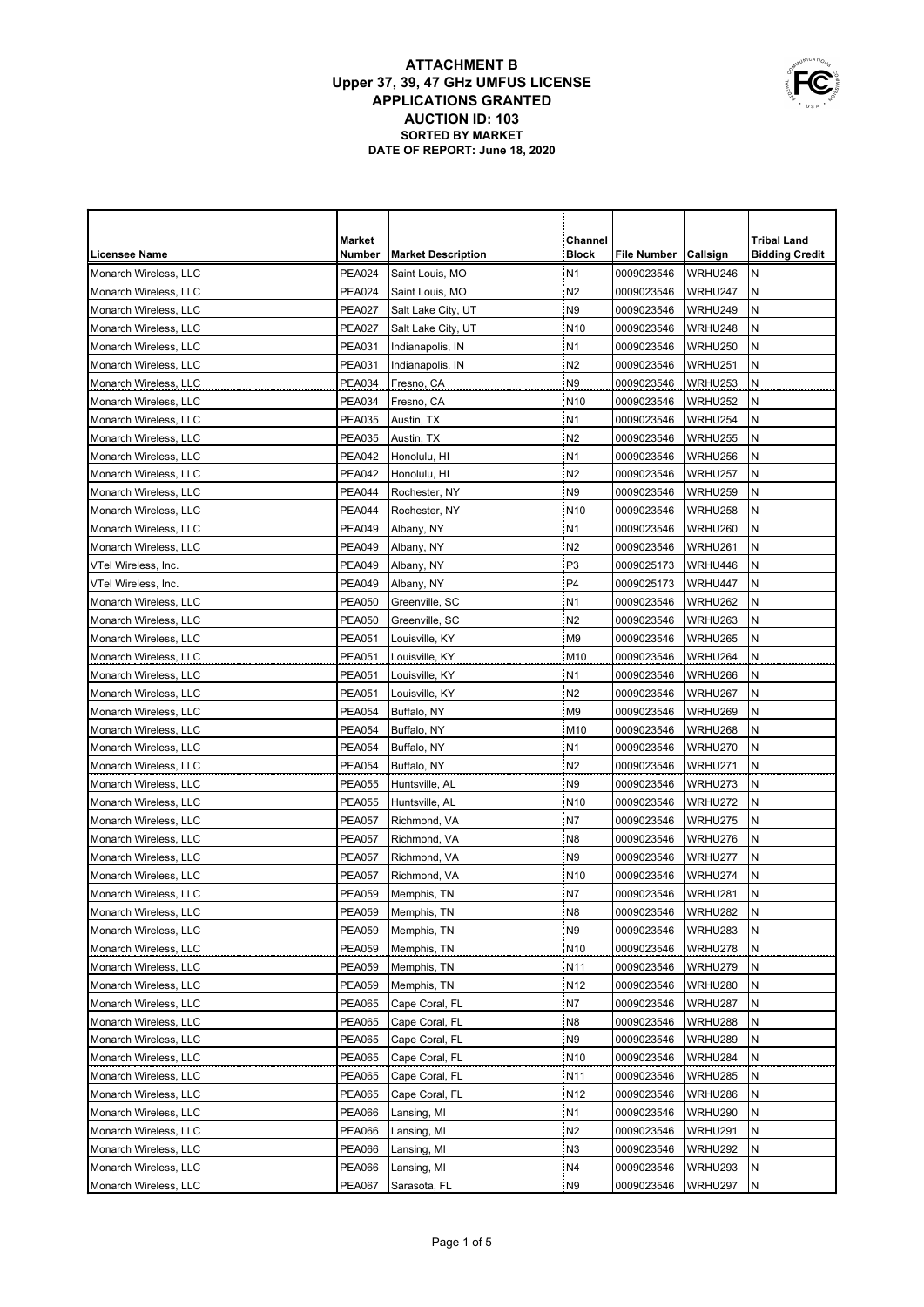|                            | Market        |                           | Channel         |             |          | <b>Tribal Land</b>    |
|----------------------------|---------------|---------------------------|-----------------|-------------|----------|-----------------------|
| <b>Licensee Name</b>       | Number        | <b>Market Description</b> | <b>Block</b>    | File Number | Callsign | <b>Bidding Credit</b> |
| Monarch Wireless, LLC      | <b>PEA067</b> | Sarasota, FL              | N <sub>10</sub> | 0009023546  | WRHU294  | N                     |
| Monarch Wireless, LLC      | <b>PEA067</b> | Sarasota, FL              | N <sub>11</sub> | 0009023546  | WRHU295  | N                     |
| Monarch Wireless, LLC      | <b>PEA067</b> | Sarasota, FL              | N <sub>12</sub> | 0009023546  | WRHU296  | Ν                     |
| Monarch Wireless, LLC      | <b>PEA068</b> | Grand Rapids, MI          | M <sub>9</sub>  | 0009023546  | WRHU299  | N                     |
| Monarch Wireless, LLC      | <b>PEA068</b> | Grand Rapids, MI          | M <sub>10</sub> | 0009023546  | WRHU298  | N                     |
| Monarch Wireless, LLC      | <b>PEA068</b> | Grand Rapids, MI          | N <sub>1</sub>  | 0009023546  | WRHU300  | N                     |
| Monarch Wireless, LLC      | <b>PEA068</b> | Grand Rapids, MI          | N <sub>2</sub>  | 0009023546  | WRHU301  | N                     |
| Monarch Wireless, LLC      | <b>PEA068</b> | Grand Rapids, MI          | N <sub>3</sub>  | 0009023546  | WRHU302  | ${\sf N}$             |
| Monarch Wireless, LLC      | <b>PEA068</b> | Grand Rapids, MI          | N4              | 0009023546  | WRHU303  | ${\sf N}$             |
| Monarch Wireless, LLC      | <b>PEA073</b> | El Paso, TX               | M <sub>9</sub>  | 0009023546  | WRHU305  | N                     |
| Monarch Wireless, LLC      | <b>PEA073</b> | El Paso, TX               | M <sub>10</sub> | 0009023546  | WRHU304  | N                     |
| Monarch Wireless, LLC      | <b>PEA073</b> | El Paso, TX               | N <sub>1</sub>  | 0009023546  | WRHU306  | N                     |
| Monarch Wireless, LLC      | <b>PEA073</b> | El Paso, TX               | N <sub>2</sub>  | 0009023546  | WRHU307  | N                     |
| Monarch Wireless, LLC      | <b>PEA074</b> | Chattanooga, TN           | N9              | 0009023546  | WRHU311  | N                     |
| Monarch Wireless, LLC      | <b>PEA074</b> | Chattanooga, TN           | N <sub>10</sub> | 0009023546  | WRHU308  | Ν                     |
| Monarch Wireless, LLC      | <b>PEA074</b> | Chattanooga, TN           | N <sub>11</sub> | 0009023546  | WRHU309  | N                     |
| Monarch Wireless, LLC      | <b>PEA074</b> | Chattanooga, TN           | N <sub>12</sub> | 0009023546  | WRHU310  | N                     |
| Monarch Wireless, LLC      | <b>PEA075</b> | Albuquerque, NM           | N7              | 0009023546  | WRHU315  | N                     |
| Monarch Wireless, LLC      | <b>PEA075</b> | Albuquerque, NM           | N8              | 0009023546  | WRHU316  | N                     |
| Monarch Wireless, LLC      | <b>PEA075</b> | Albuquerque, NM           | N <sub>9</sub>  | 0009023546  | WRHU317  | N                     |
| Monarch Wireless, LLC      | <b>PEA075</b> | Albuquerque, NM           | N <sub>10</sub> | 0009023546  | WRHU312  | Ν                     |
| Monarch Wireless, LLC      | <b>PEA075</b> | Albuquerque, NM           | N <sub>11</sub> | 0009023546  | WRHU313  | N                     |
| Monarch Wireless, LLC      | <b>PEA075</b> | Albuquerque, NM           | N <sub>12</sub> | 0009023546  | WRHU314  | N                     |
| Monarch Wireless, LLC      | <b>PEA078</b> | Greensboro, NC            | N <sub>9</sub>  | 0009023546  | WRHU321  | N                     |
| Monarch Wireless, LLC      | <b>PEA078</b> | Greensboro, NC            | N <sub>10</sub> | 0009023546  | WRHU318  | N                     |
| Monarch Wireless, LLC      | <b>PEA078</b> | Greensboro, NC            | N11             | 0009023546  | WRHU319  | N                     |
| Monarch Wireless, LLC      | <b>PEA078</b> | Greensboro, NC            | N <sub>12</sub> | 0009023546  | WRHU320  | Ν                     |
| Monarch Wireless, LLC      | <b>PEA082</b> | Baton Rouge, LA           | N <sub>10</sub> | 0009023546  | WRHU322  | N                     |
| Monarch Wireless, LLC      | <b>PEA082</b> | Baton Rouge, LA           | N <sub>11</sub> | 0009023546  | WRHU323  | N                     |
| Monarch Wireless, LLC      | <b>PEA082</b> | Baton Rouge, LA           | N <sub>12</sub> | 0009023546  | WRHU324  | N                     |
| Monarch Wireless, LLC      | <b>PEA085</b> | Charleston, SC            | M <sub>9</sub>  | 0009023546  | WRHU326  | N                     |
| Monarch Wireless, LLC      | <b>PEA085</b> | Charleston, SC            | M <sub>10</sub> | 0009023546  | WRHU325  | N                     |
| Monarch Wireless, LLC      | <b>PEA085</b> | Charleston, SC            | N <sub>1</sub>  | 0009023546  | WRHU327  | N                     |
| Monarch Wireless, LLC      | <b>PEA085</b> | Charleston, SC            | N <sub>2</sub>  | 0009023546  | WRHU328  | N                     |
| Monarch Wireless, LLC      | <b>PEA086</b> | Frankfort, KY             | N <sub>8</sub>  | 0009023546  | WRHU332  | N                     |
| Monarch Wireless, LLC      | <b>PEA086</b> | Frankfort, KY             | N <sub>9</sub>  | 0009023546  | WRHU333  | N                     |
| Monarch Wireless, LLC      | <b>PEA086</b> | Frankfort, KY             | N <sub>10</sub> | 0009023546  | WRHU329  | N                     |
| Monarch Wireless, LLC      | <b>PEA086</b> | Frankfort, KY             | N <sub>11</sub> | 0009023546  | WRHU330  | N                     |
| Monarch Wireless, LLC      | <b>PEA086</b> | Frankfort, KY             | N <sub>12</sub> | 0009023546  | WRHU331  | N                     |
| Monarch Wireless, LLC      | <b>PEA089</b> | Columbia, SC              | M9              | 0009023546  | WRHU335  | Ν                     |
| Monarch Wireless, LLC      | PEA089        | Columbia, SC              | M10             | 0009023546  | WRHU334  | Ν                     |
| Monarch Wireless, LLC      | PEA089        | Columbia, SC              | N1              | 0009023546  | WRHU336  | Ν                     |
| Monarch Wireless, LLC      | PEA089        | Columbia, SC              | N <sub>2</sub>  | 0009023546  | WRHU337  | Ν                     |
| Monarch Wireless, LLC      | <b>PEA091</b> | Colorado Springs, CO      | N <sub>1</sub>  | 0009023546  | WRHU338  | Ν                     |
| Monarch Wireless, LLC      | <b>PEA091</b> | Colorado Springs, CO      | N <sub>2</sub>  | 0009023546  | WRHU339  | Ν                     |
| Monarch Wireless, LLC      | PEA094        | Waco, TX                  | N1              | 0009023546  | WRHU340  | Ν                     |
| Monarch Wireless, LLC      | PEA094        | Waco, TX                  | N2              | 0009023546  | WRHU341  | N                     |
| Monarch Wireless, LLC      | PEA094        | Waco, TX                  | N3              | 0009023546  | WRHU342  | N                     |
| Monarch Wireless, LLC      | PEA094        | Waco, TX                  | N4              | 0009023546  | WRHU343  | N                     |
| East Kentucky Network, LLC | <b>PEA095</b> | Bluefield, WV             | N <sub>9</sub>  | 0009016059  | WRHU427  | N                     |
| East Kentucky Network, LLC | PEA095        | Bluefield, WV             | N <sub>10</sub> | 0009016059  | WRHU422  | ${\sf N}$             |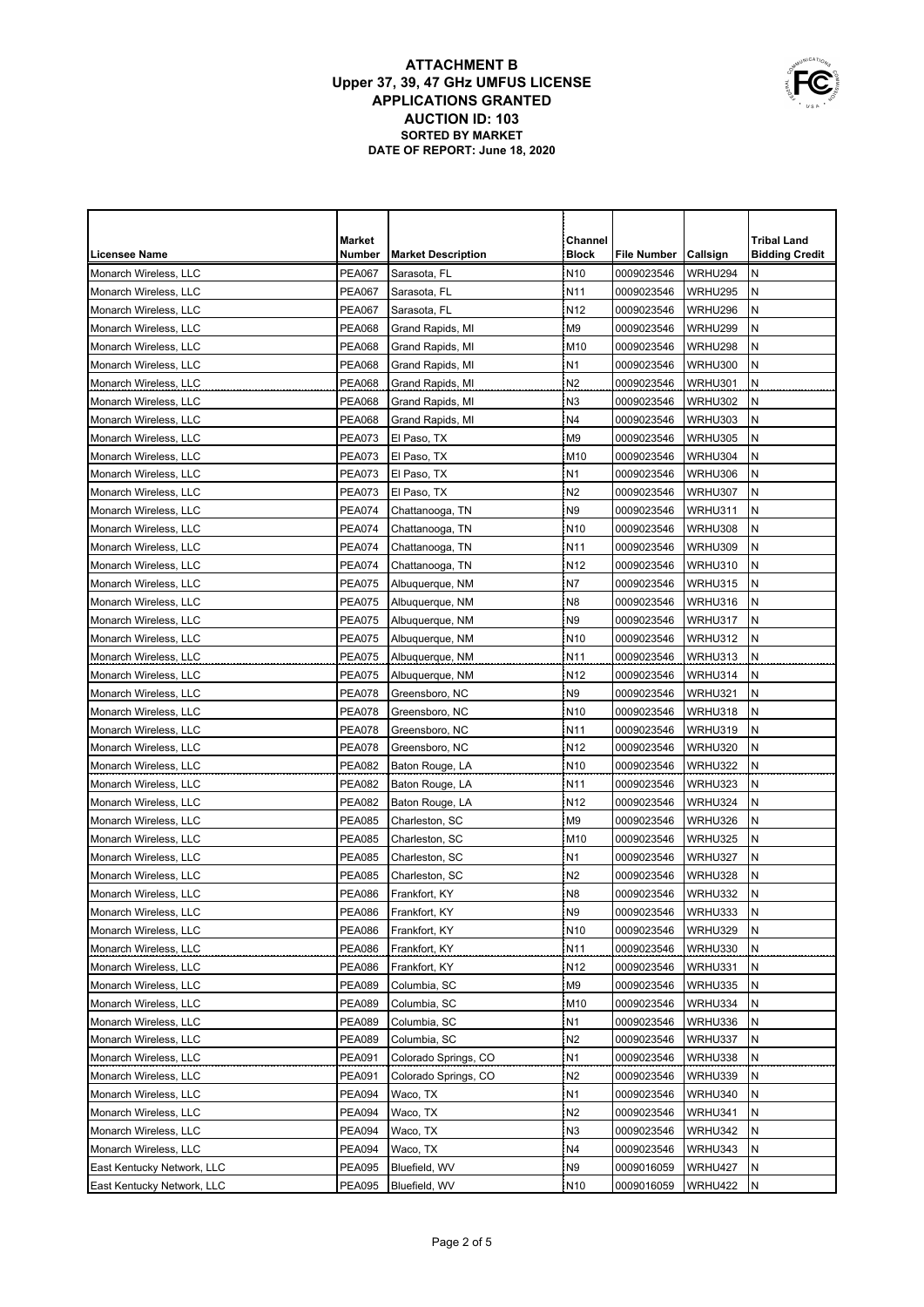|                            | <b>Market</b> |                           | Channel         |                    |          | <b>Tribal Land</b>    |
|----------------------------|---------------|---------------------------|-----------------|--------------------|----------|-----------------------|
| Licensee Name              | Number        | <b>Market Description</b> | <b>Block</b>    | <b>File Number</b> | Callsign | <b>Bidding Credit</b> |
| East Kentucky Network, LLC | <b>PEA095</b> | Bluefield, WV             | N <sub>11</sub> | 0009016059         | WRHU423  | N                     |
| East Kentucky Network, LLC | <b>PEA095</b> | Bluefield, WV             | N <sub>12</sub> | 0009016059         | WRHU424  | Ν                     |
| East Kentucky Network, LLC | <b>PEA095</b> | Bluefield, WV             | N <sub>13</sub> | 0009016059         | WRHU425  | N                     |
| East Kentucky Network, LLC | <b>PEA095</b> | Bluefield, WV             | N <sub>14</sub> | 0009016059         | WRHU426  | N                     |
| East Kentucky Network, LLC | <b>PEA096</b> | Richmond, KY              | N <sub>9</sub>  | 0009016059         | WRHU431  | N                     |
| East Kentucky Network, LLC | <b>PEA096</b> | Richmond, KY              | N <sub>10</sub> | 0009016059         | WRHU428  | N                     |
| East Kentucky Network, LLC | <b>PEA096</b> | Richmond, KY              | N <sub>11</sub> | 0009016059         | WRHU429  | N                     |
| East Kentucky Network, LLC | <b>PEA096</b> | Richmond, KY              | N <sub>12</sub> | 0009016059         | WRHU430  | N                     |
| Monarch Wireless, LLC      | <b>PEA101</b> | Wichita, KS               | N <sub>1</sub>  | 0009023546         | WRHU344  | N                     |
| Monarch Wireless, LLC      | <b>PEA101</b> | Wichita, KS               | N <sub>2</sub>  | 0009023546         | WRHU345  | N                     |
| Monarch Wireless, LLC      | <b>PEA101</b> | Wichita, KS               | N <sub>3</sub>  | 0009023546         | WRHU346  | N                     |
| Monarch Wireless, LLC      | <b>PEA101</b> | Wichita, KS               | N4              | 0009023546         | WRHU347  | N                     |
| Monarch Wireless, LLC      | <b>PEA104</b> | Fort Collins, CO          | N7              | 0009023546         | WRHU349  | N                     |
| Monarch Wireless. LLC      | <b>PEA104</b> | Fort Collins, CO          | N <sub>8</sub>  | 0009023546         | WRHU350  | N                     |
| Monarch Wireless. LLC      | <b>PEA104</b> | Fort Collins, CO          | N <sub>9</sub>  | 0009023546         | WRHU351  | N                     |
| Monarch Wireless, LLC      | <b>PEA104</b> | Fort Collins, CO          | N <sub>10</sub> | 0009023546         | WRHU348  | Ν                     |
| Monarch Wireless, LLC      | <b>PEA108</b> | Des Moines, IA            | M <sub>9</sub>  | 0009023546         | WRHU352  | N                     |
| Monarch Wireless, LLC      | <b>PEA111</b> | Fayetteville, AR          | N <sub>1</sub>  | 0009023546         | WRHU353  | N                     |
| Monarch Wireless, LLC      | <b>PEA111</b> | Fayetteville, AR          | N <sub>2</sub>  | 0009023546         | WRHU354  | N                     |
| Monarch Wireless, LLC      | <b>PEA111</b> | Fayetteville, AR          | N <sub>3</sub>  | 0009023546         | WRHU355  | N                     |
| Monarch Wireless, LLC      | <b>PEA111</b> | Fayetteville, AR          | N4              | 0009023546         | WRHU356  | N                     |
| Monarch Wireless, LLC      | <b>PEA113</b> | Erie, PA                  | N <sub>9</sub>  | 0009023546         | WRHU362  | N                     |
| Monarch Wireless, LLC      | <b>PEA113</b> | Erie, PA                  | N <sub>10</sub> | 0009023546         | WRHU357  | N                     |
| Monarch Wireless, LLC      | <b>PEA113</b> | Erie, PA                  | N <sub>11</sub> | 0009023546         | WRHU358  | Ν                     |
| Monarch Wireless, LLC      | <b>PEA113</b> | Erie, PA                  | N <sub>12</sub> | 0009023546         | WRHU359  | N                     |
| Monarch Wireless, LLC      | <b>PEA113</b> | Erie, PA                  | N <sub>13</sub> | 0009023546         | WRHU360  | N                     |
| Monarch Wireless, LLC      | <b>PEA113</b> | Erie, PA                  | N <sub>14</sub> | 0009023546         | WRHU361  | N                     |
| Monarch Wireless, LLC      | <b>PEA120</b> | Shreveport, LA            | N <sub>13</sub> | 0009023546         | WRHU363  | N                     |
| Monarch Wireless, LLC      | <b>PEA120</b> | Shreveport, LA            | N <sub>14</sub> | 0009023546         | WRHU364  | N                     |
| Monarch Wireless, LLC      | <b>PEA127</b> | Evansville, IN            | N <sub>14</sub> | 0009023546         | WRHU365  | Ν                     |
| Monarch Wireless, LLC      | <b>PEA130</b> | Spokane, WA               | N7              | 0009023546         | WRHU367  | N                     |
| Monarch Wireless, LLC      | <b>PEA130</b> | Spokane, WA               | N <sub>8</sub>  | 0009023546         | WRHU368  | N                     |
| Monarch Wireless, LLC      | <b>PEA130</b> | Spokane, WA               | N <sub>9</sub>  | 0009023546         | WRHU369  | N                     |
| Monarch Wireless, LLC      | <b>PEA130</b> | Spokane, WA               | N <sub>10</sub> | 0009023546         | WRHU366  | N                     |
| Monarch Wireless, LLC      | <b>PEA132</b> | Corpus Christi, TX        | N <sub>1</sub>  | 0009023546         | WRHU370  | N                     |
| Monarch Wireless, LLC      | <b>PEA132</b> | Corpus Christi, TX        | N <sub>2</sub>  | 0009023546         | WRHU371  | N                     |
| VTel Wireless, Inc.        | <b>PEA138</b> | Burlington, VT            | N <sub>11</sub> | 0009025173         | WRHU448  | N                     |
| VTel Wireless, Inc.        | <b>PEA138</b> | Burlington, VT            | N <sub>12</sub> | 0009025173         | WRHU449  | N                     |
| VTel Wireless, Inc.        | <b>PEA138</b> | Burlington, VT            | N <sub>13</sub> | 0009025173         | WRHU450  | N                     |
| VTel Wireless, Inc.        | <b>PEA138</b> | Burlington, VT            | N <sub>14</sub> | 0009025173         | WRHU451  | Ν                     |
| Azucena, Regina G          | <b>PEA140</b> | Fredericksburg, VA        | N <sub>3</sub>  | 0009016289         | WRHU419  | Ν                     |
| Azucena, Regina G          | <b>PEA145</b> | Columbia, TN              | N <sub>1</sub>  | 0009016289         | WRHU420  | Ν                     |
| Monarch Wireless, LLC      | <b>PEA151</b> | Winston-Salem, NC         | M <sub>9</sub>  | 0009023546         | WRHU373  | Ν                     |
| Monarch Wireless, LLC      | PEA151        | Winston-Salem, NC         | M10             | 0009023546         | WRHU372  | Ν                     |
| Monarch Wireless, LLC      | PEA151        | Winston-Salem, NC         | N <sub>1</sub>  | 0009023546         | WRHU374  | N                     |
| Monarch Wireless, LLC      | <b>PEA151</b> | Winston-Salem, NC         | N <sub>2</sub>  | 0009023546         | WRHU375  | Ν                     |
| Monarch Wireless, LLC      | <b>PEA156</b> | Boise City, ID            | N7              | 0009023546         | WRHU377  | Ν                     |
| Monarch Wireless, LLC      | <b>PEA156</b> | Boise City, ID            | N <sub>8</sub>  | 0009023546         | WRHU378  | N                     |
| Monarch Wireless, LLC      | PEA156        | Boise City, ID            | N <sub>9</sub>  | 0009023546         | WRHU379  | N                     |
| Monarch Wireless, LLC      | PEA156        | Boise City, ID            | N <sub>10</sub> | 0009023546         | WRHU376  | N                     |
| Monarch Wireless, LLC      | <b>PEA175</b> | Southaven, MS             | N7              | 0009023546         | WRHU385  | Ν                     |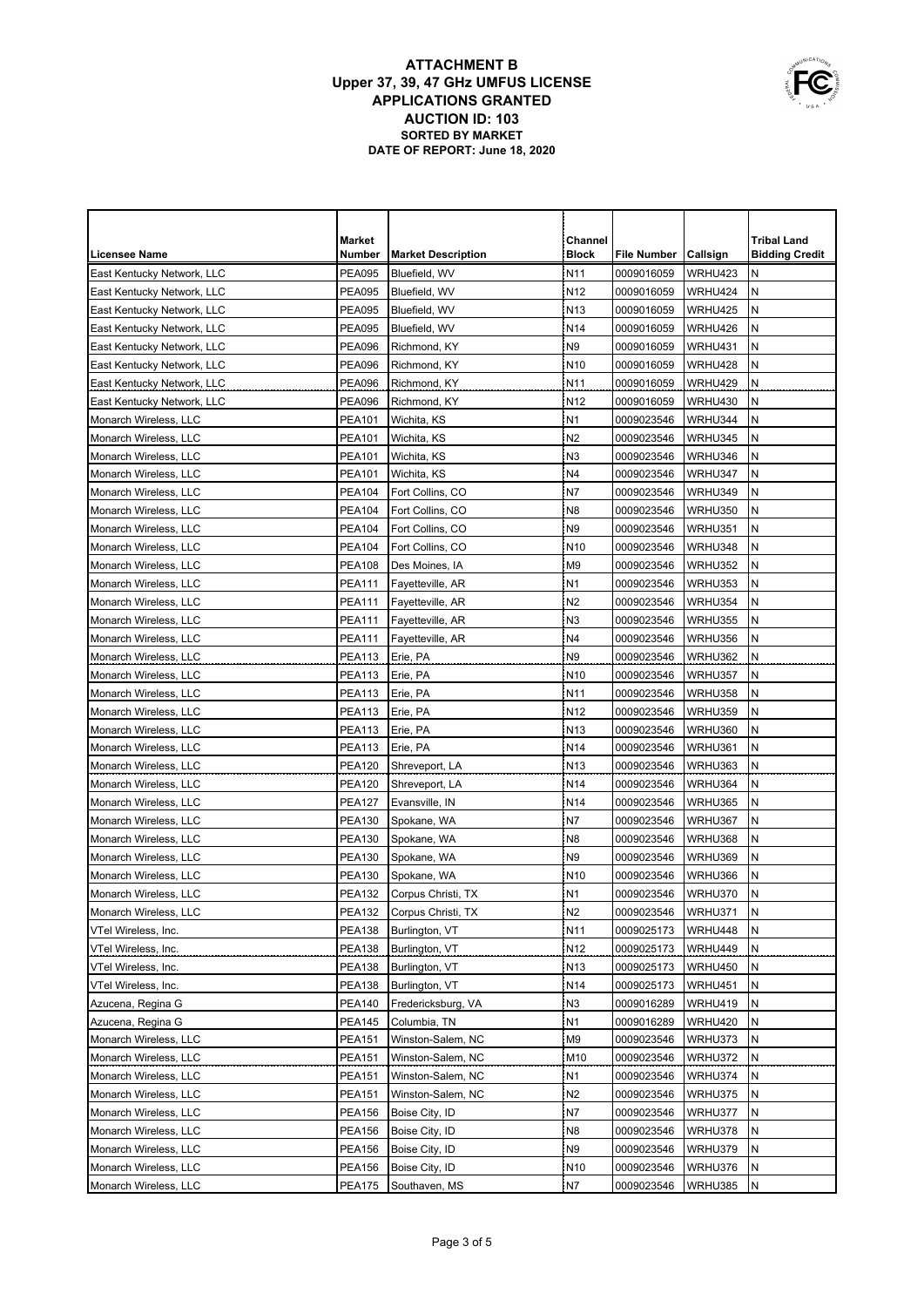|                                     | <b>Market</b> |                           | Channel         |             |                 | <b>Tribal Land</b>    |
|-------------------------------------|---------------|---------------------------|-----------------|-------------|-----------------|-----------------------|
| <b>Licensee Name</b>                | Number        | <b>Market Description</b> | <b>Block</b>    | File Number | <b>Callsign</b> | <b>Bidding Credit</b> |
| Monarch Wireless, LLC               | <b>PEA175</b> | Southaven, MS             | N <sub>8</sub>  | 0009023546  | WRHU386         | Ν                     |
| Monarch Wireless, LLC               | <b>PEA175</b> | Southaven, MS             | N <sub>9</sub>  | 0009023546  | WRHU387         | N                     |
| Monarch Wireless, LLC               | <b>PEA175</b> | Southaven, MS             | N <sub>10</sub> | 0009023546  | WRHU380         | N                     |
| Monarch Wireless, LLC               | <b>PEA175</b> | Southaven, MS             | N <sub>11</sub> | 0009023546  | WRHU381         | Ν                     |
| Monarch Wireless, LLC               | <b>PEA175</b> | Southaven, MS             | N <sub>12</sub> | 0009023546  | WRHU382         | N                     |
| Monarch Wireless, LLC               | <b>PEA175</b> | Southaven, MS             | N <sub>13</sub> | 0009023546  | WRHU383         | N                     |
| Monarch Wireless, LLC               | <b>PEA175</b> | Southaven, MS             | N <sub>14</sub> | 0009023546  | WRHU384         | N                     |
| Monarch Wireless, LLC               | <b>PEA192</b> | Fayetteville, NC          | M <sub>9</sub>  | 0009023546  | WRHU389         | N                     |
| Monarch Wireless, LLC               | <b>PEA192</b> | Fayetteville, NC          | M <sub>10</sub> | 0009023546  | WRHU388         | N                     |
| Monarch Wireless, LLC               | <b>PEA221</b> | Laredo, TX                | N <sub>1</sub>  | 0009023546  | WRHU390         | ${\sf N}$             |
| Monarch Wireless, LLC               | <b>PEA221</b> | Laredo, TX                | N <sub>2</sub>  | 0009023546  | WRHU391         | N                     |
| Monarch Wireless, LLC               | <b>PEA249</b> | Bryan, TX                 | M <sub>9</sub>  | 0009023546  | WRHU393         | N                     |
| Monarch Wireless, LLC               | <b>PEA249</b> | Bryan, TX                 | M <sub>10</sub> | 0009023546  | WRHU392         | N                     |
| Monarch Wireless, LLC               | <b>PEA249</b> | Bryan, TX                 | N <sub>1</sub>  | 0009023546  | WRHU394         | N                     |
| Monarch Wireless, LLC               | <b>PEA249</b> | Bryan, TX                 | N <sub>2</sub>  | 0009023546  | WRHU395         | N                     |
| Monarch Wireless, LLC               | <b>PEA249</b> | Bryan, TX                 | N <sub>3</sub>  | 0009023546  | WRHU396         | Ν                     |
| Monarch Wireless, LLC               | <b>PEA249</b> | Bryan, TX                 | N4              | 0009023546  | WRHU397         | N                     |
| Monarch Wireless, LLC               | <b>PEA261</b> | Fargo, ND                 | N <sub>12</sub> | 0009023546  | WRHU398         | N                     |
| OptimERA, Inc.                      | PEA264        | Kodiak, AK                | P <sub>1</sub>  | 0009022119  | WRHU432         | N                     |
| OptimERA, Inc.                      | PEA264        | Kodiak, AK                | P <sub>2</sub>  | 0009022119  | WRHU433         | N                     |
| Monarch Wireless, LLC               | <b>PEA286</b> | Sioux Falls, SD           | N7              | 0009023546  | WRHU404         | N                     |
| Monarch Wireless, LLC               | <b>PEA286</b> | Sioux Falls, SD           | N8              | 0009023546  | WRHU405         | N                     |
| Monarch Wireless, LLC               | <b>PEA286</b> | Sioux Falls, SD           | N9              | 0009023546  | WRHU406         | N                     |
| Monarch Wireless, LLC               | <b>PEA286</b> | Sioux Falls, SD           | N <sub>10</sub> | 0009023546  | WRHU399         | N                     |
| Monarch Wireless, LLC               | <b>PEA286</b> | Sioux Falls, SD           | N <sub>11</sub> | 0009023546  | WRHU400         | N                     |
| Monarch Wireless, LLC               | <b>PEA286</b> | Sioux Falls, SD           | N <sub>12</sub> | 0009023546  | WRHU401         | Ν                     |
| Monarch Wireless, LLC               | <b>PEA286</b> | Sioux Falls, SD           | N <sub>13</sub> | 0009023546  | WRHU402         | N                     |
| Monarch Wireless, LLC               | <b>PEA286</b> | Sioux Falls, SD           | N <sub>14</sub> | 0009023546  | WRHU403         | Ν                     |
| Azucena, Regina G                   | <b>PEA296</b> | Pottsville, PA            | N <sub>9</sub>  | 0009016289  | WRHU421         | N                     |
| OTZ Telephone Cooperative, Inc.     | <b>PEA298</b> | Fairbanks, AK             | P <sub>1</sub>  | 0009020521  | WRHU434         | N                     |
| OTZ Telephone Cooperative, Inc.     | <b>PEA298</b> | Fairbanks, AK             | P <sub>2</sub>  | 0009020521  | WRHU435         | N                     |
| OTZ Telephone Cooperative, Inc.     | <b>PEA298</b> | Fairbanks, AK             | P <sub>3</sub>  | 0009020521  | WRHU436         | N                     |
| OTZ Telephone Cooperative, Inc.     | <b>PEA298</b> | Fairbanks, AK             | P <sub>4</sub>  | 0009020521  | WRHU437         | N                     |
| Pioneer Telephone Cooperative, Inc. | <b>PEA302</b> | Enid, OK                  | N11             | 0009020158  | WRHU438         | N                     |
| Pioneer Telephone Cooperative, Inc. | <b>PEA302</b> | Enid, OK                  | N <sub>12</sub> | 0009020158  | WRHU439         | N                     |
| Pioneer Telephone Cooperative, Inc. | <b>PEA302</b> | Enid, OK                  | N <sub>13</sub> | 0009020158  | WRHU440         | N                     |
| Pioneer Telephone Cooperative, Inc. | PEA302        | Enid, OK                  | N <sub>14</sub> | 0009020158  | WRHU441         | N                     |
| Pioneer Telephone Cooperative, Inc. | PEA305        | Altus, OK                 | N <sub>10</sub> | 0009020158  | WRHU442         | N                     |
| Pioneer Telephone Cooperative, Inc. | PEA305        | Altus, OK                 | N <sub>11</sub> | 0009020158  | WRHU443         | N                     |
| Pioneer Telephone Cooperative, Inc. | <b>PEA305</b> | Altus, OK                 | N <sub>12</sub> | 0009020158  | WRHU444         | Ν                     |
| Pioneer Telephone Cooperative, Inc. | <b>PEA305</b> | Altus, OK                 | N <sub>13</sub> | 0009020158  | WRHU445         | Ν                     |
| Monarch Wireless, LLC               | <b>PEA414</b> | US Virgin Islands         | M1              | 0009023546  | WRHU407         | N                     |
| Monarch Wireless, LLC               | PEA414        | US Virgin Islands         | M <sub>2</sub>  | 0009023546  | WRHU409         | Ν                     |
| Monarch Wireless, LLC               | PEA414        | US Virgin Islands         | M3              | 0009023546  | WRHU410         | Ν                     |
| Monarch Wireless, LLC               | PEA414        | US Virgin Islands         | M4              | 0009023546  | WRHU411         | Ν                     |
| Monarch Wireless, LLC               | PEA414        | US Virgin Islands         | M5              | 0009023546  | WRHU412         | Ν                     |
| Monarch Wireless, LLC               | PEA414        | US Virgin Islands         | M6              | 0009023546  | WRHU413         | Ν                     |
| Monarch Wireless, LLC               | PEA414        | US Virgin Islands         | M7              | 0009023546  | WRHU414         | Ν                     |
| Monarch Wireless, LLC               | PEA414        | US Virgin Islands         | M8              | 0009023546  | <b>WRHU415</b>  | Ν                     |
| Monarch Wireless, LLC               | <b>PEA414</b> | US Virgin Islands         | M9              | 0009023546  | WRHU416         | Ν                     |
| Monarch Wireless, LLC               | PEA414        | US Virgin Islands         | M10             | 0009023546  | WRHU408         | Ν                     |